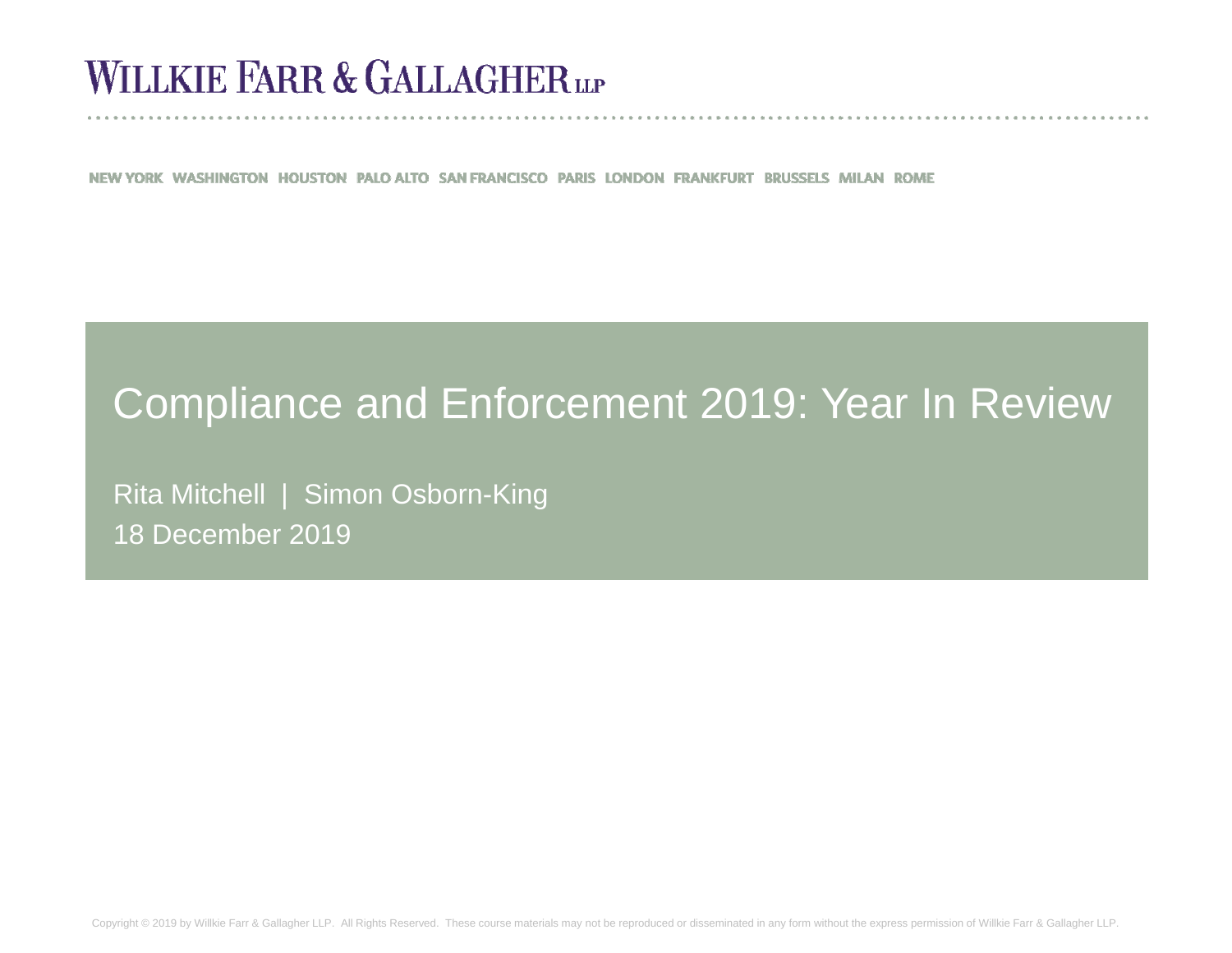### Introduction

- US anti-corruption and sanctions enforcement: steady
- SFO: a mixed year
- OFSI: baring its teeth
- **ICO: reaping rewards**
- FCA: a better year and more to come

#### WILLKIE FARR & GALLAGHER LLP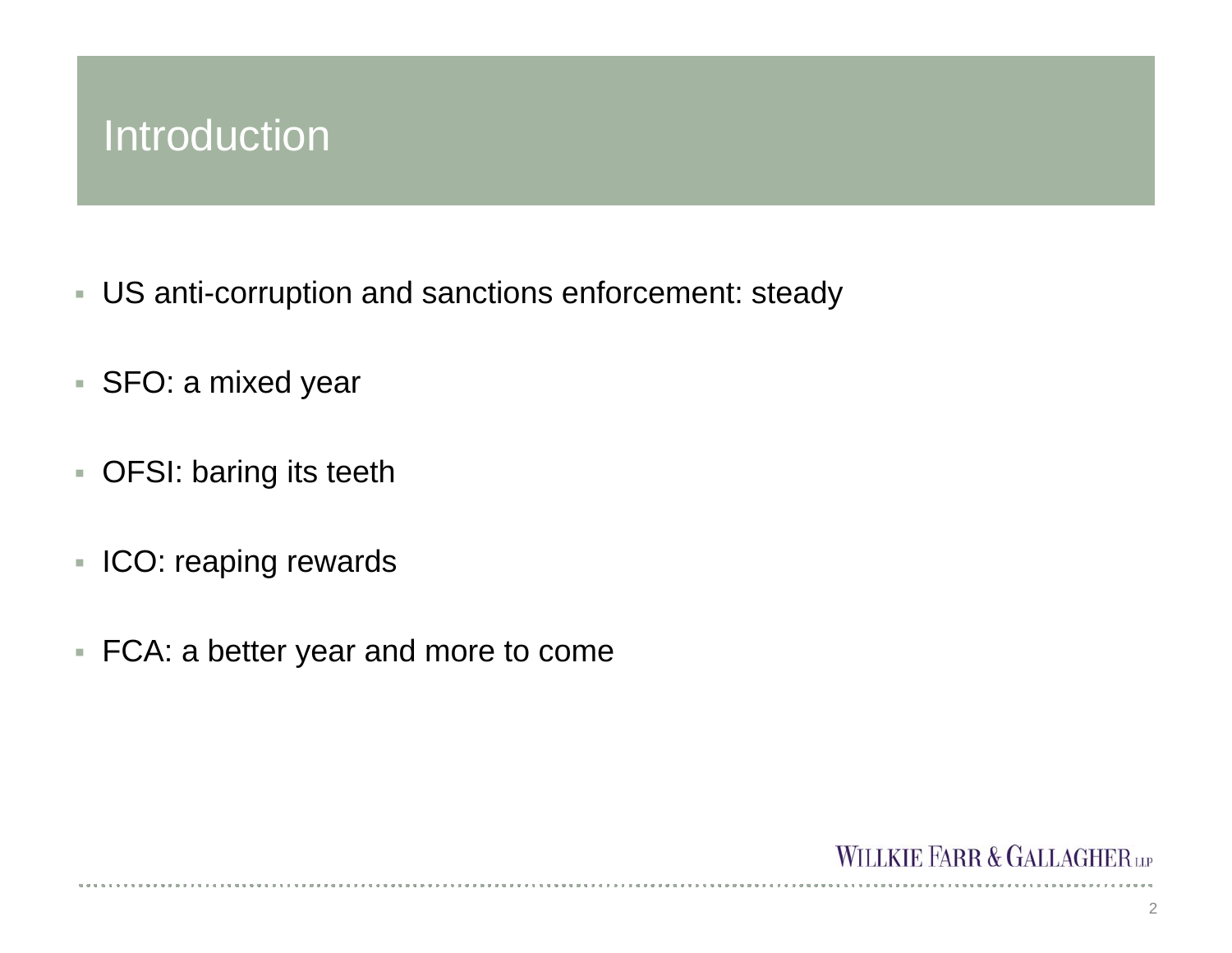# Enforcement Actions Initiated Against Companies and Individuals



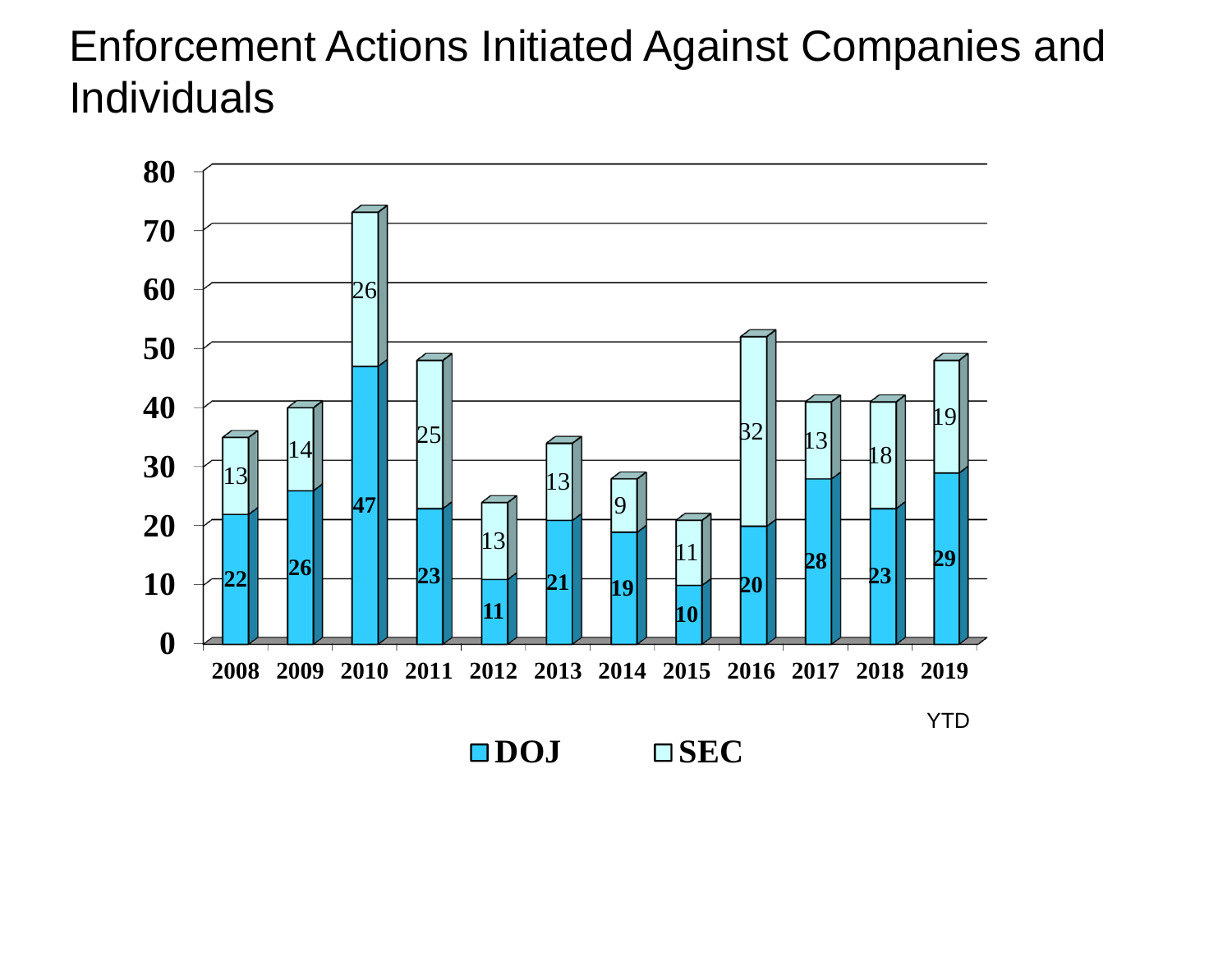# Monetary Sanctions Imposed by the DOJ and the SEC in FCPA-Related Matters Against Companies



**Year**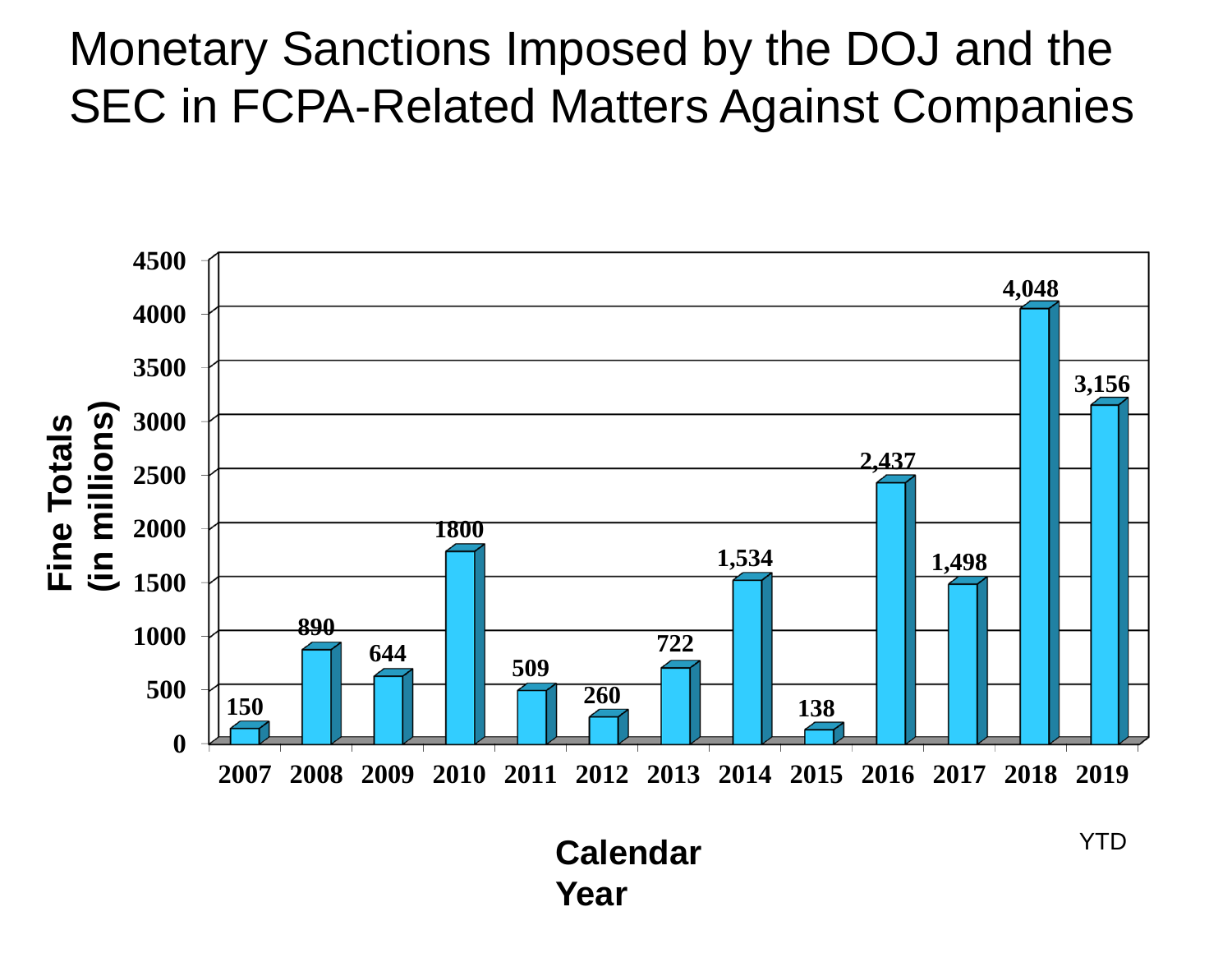# FCPA Enforcement Settlements Against Corporations: 2019

| <b>COMPANY</b>                                   | <b>COUNTRY</b>                                                                                                                                                                   | <b>SETTLEMENT Amount</b><br>(DOJ +SEC) | <b>AUTHORITY</b> | <b>DISPOSITION</b>                            |
|--------------------------------------------------|----------------------------------------------------------------------------------------------------------------------------------------------------------------------------------|----------------------------------------|------------------|-----------------------------------------------|
| Cognizant (15 February)                          | India                                                                                                                                                                            | \$44 million                           | DOJ, SEC         | Declination, Cease and Desist Order           |
| Mobile TeleSystems PJSC<br>(6 March)             | Uzbekistan                                                                                                                                                                       | \$950 million                          | DOJ, SEC         | DPA, Cease and Desist Order                   |
| <b>Fresenius Medical Care</b><br>(29 March)      | Angola, Benin, Bosnia and Herzegovina,<br>Burkina Faso, Cameroon, Chad, China,<br>Gabon, Ivory Coast, Mexico, Morocco,<br>Niger, Saudi Arabia, Senegal, Serbia,<br>Spain, Turkey | \$378 million                          | DOJ, SEC         | NPA, Cease and Desist Order                   |
| Telefonica Brasil S.A. (9                        |                                                                                                                                                                                  |                                        |                  |                                               |
| May)                                             | <b>Brazil</b>                                                                                                                                                                    | \$4.1 million                          | <b>SEC</b>       | Cease and Desist Order                        |
| Walmart (20 June)                                | China, India, Mexico                                                                                                                                                             | \$282 million                          | DOJ, SEC         | NPA, Cease and Desist Order                   |
| TechnipFMC (25 June and                          |                                                                                                                                                                                  |                                        |                  |                                               |
| 23 September)                                    | Brazil, Iraq                                                                                                                                                                     | \$301 million                          | DOJ, SEC         | DPA, Cease and Desist Order                   |
|                                                  |                                                                                                                                                                                  |                                        |                  |                                               |
| Microsoft (22 July)                              | Hungary, Saudi Arabia, Thailand, Turkey                                                                                                                                          | \$25 million                           | DOJ, SEC         | NPA, Cease and Desist Order                   |
| Deutsche Bank (22                                |                                                                                                                                                                                  |                                        |                  |                                               |
| August)                                          | APAC, Russia                                                                                                                                                                     | \$16.2 million                         | <b>SEC</b>       | <b>Cease and Desist Order</b>                 |
| Juniper Networks (29<br>August)                  | China, Russia                                                                                                                                                                    | \$11.7 million                         | DOJ, SEC         | Declination (2018), Cease and Desist<br>Order |
| Quad/Graphics Inc. (19<br>September)             | Peru, China, Cuba                                                                                                                                                                | \$9.9 million                          | <b>SEC</b>       | <b>Cease and Desist Order</b>                 |
| Barclays PLC (27<br>September)                   | <b>APAC</b>                                                                                                                                                                      | \$6.3 million                          | <b>SEC</b>       | Cease and Desist Order                        |
| Westport Fuel System,<br>Inc. (27 September)     | China                                                                                                                                                                            | \$4 million                            | <b>SEC</b>       | <b>Cease and Desist Order</b>                 |
| <b>Samsung Heavy</b><br>Industries (22 November) | <b>Brazil</b>                                                                                                                                                                    | \$75.4 million                         | <b>DOJ</b>       | <b>DPA</b>                                    |
| Ericsson (6 December)                            | Saudi Arabia, China, Djibouti, Vietnam,<br>Indonesia, Kuwait                                                                                                                     | \$1.06 billion                         | DOJ, SEC         | DPA, Guilty Plea, Settlement                  |

WILLKIE FARR & GALLAGHER LLP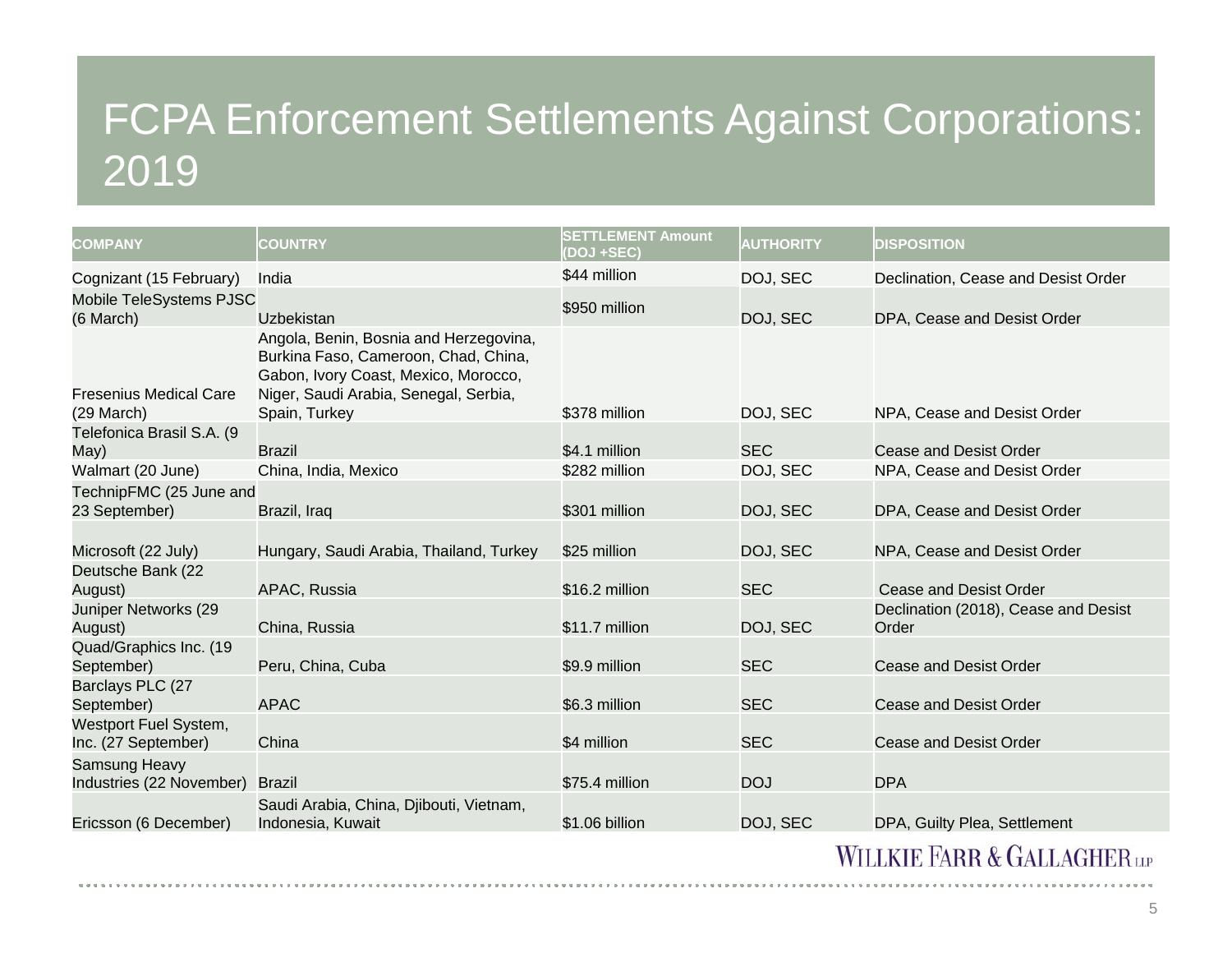### **Use of Consultants/Third Parties**

- $\mathcal{L}_{\mathcal{A}}$  *Ericsson*: allegedly used intermediaries in at least 5 countries to create 'slush funds' to bribe officials
	- Use of consultants who were "strictly" intermediaries to create slush funds to transfer money to third parties
		- Recipients disguised by names such as "Exim", "Ivory", and "Rezone"
		- a. One Indonesian slush fund, the "fridge", held millions of dollars of US cash used for "off the books expenses" including a holiday to Bali and customer entertainment
	- Sham service provider agreements with no legitimate services
- ×. *Cognizant*: alleged use of contractors to pay bribes to Indian government officials to secure and obtain construction-related permits and licenses
	- President and Chief Legal Officer allegedly agreed to reimburse third-party construction company for bribes demanded by a senior Indian government official through construction invoices or "change orders" at the end of the development of the project
		- a. Allegedly directed their subordinates to withhold payments to contractor if it resisted paying the bribe on Cognizant's behalf
	- Additional alleged payments through same contractor for environmental clearance and operating licenses

**WILLKIE FARR & GALLAGHER**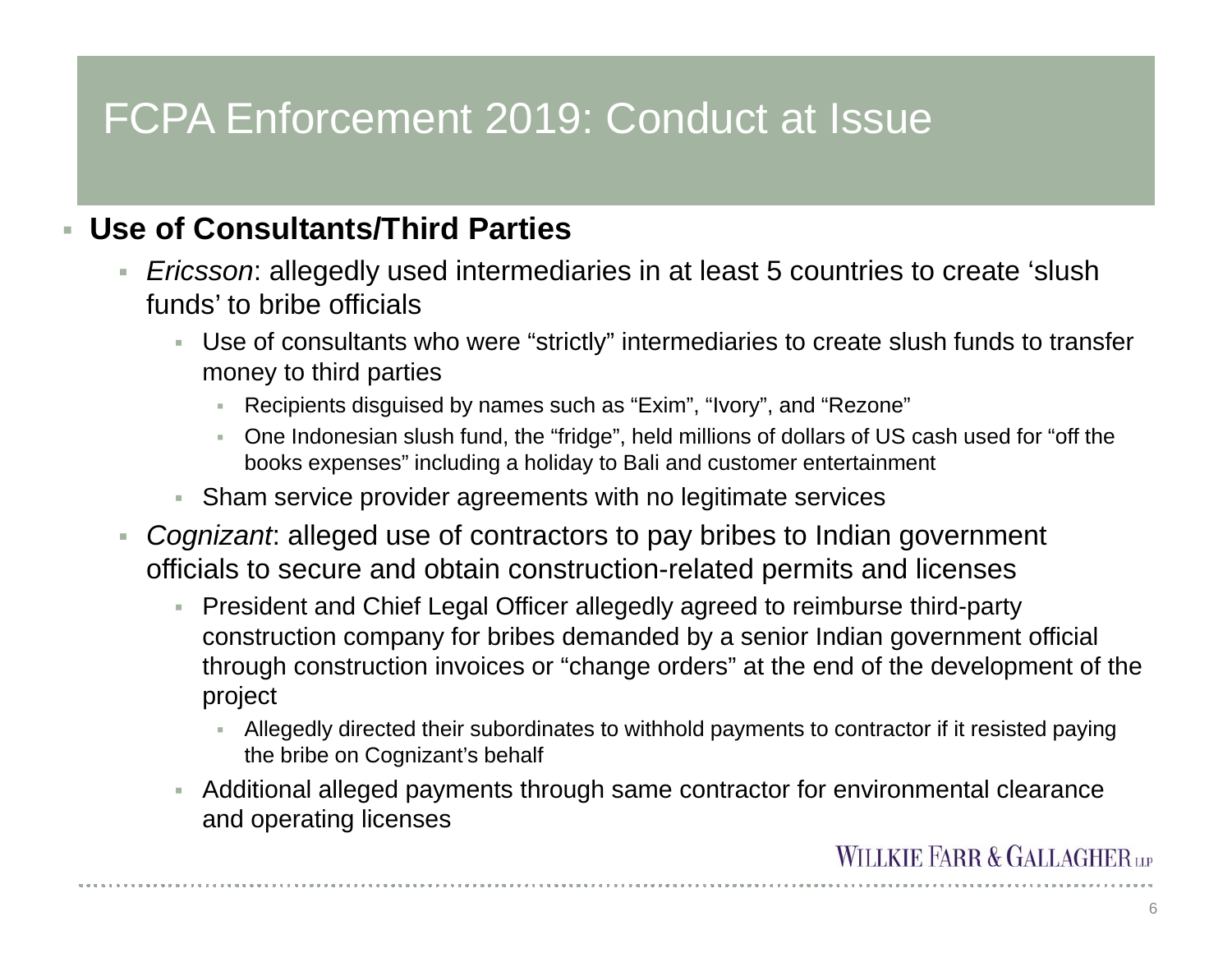### **Use of Consultants/Third Parties, cont'd**

- *Fresenius (FMC)*: alleged consultancy agreements with publicly employed doctors for services that were never performed to win business and/or to influence or get information on public tenders
	- Fake bonuses to manager, who withdrew cash and paid it to Morocco government official
- *Walmart*: allegedly hired third-party intermediaries (TPIs) who made payments to foreign officials in exchange for store permits and licenses to accelerate store openings
	- $\mathcal{L}$  In Mexico, certain "gestores" allegedly made payments to government officials where invoices referenced a certain predetermined code
- *TechnipFMC*: allegedly used a third-party consultant to pay nearly \$69 million in bribes (described as "commission payments") to Brazilian government officials from Petrobras and the Worker's Party of Brazil
	- FMC Technologies used an intermediary company to pay bribes to Iraqi government officials relating to seven government service contracts
	- Part of Unaoil line of cases
- *Samsung Heavy Industries*: alleged payments to third party intermediaries to bribe Brazilian government officials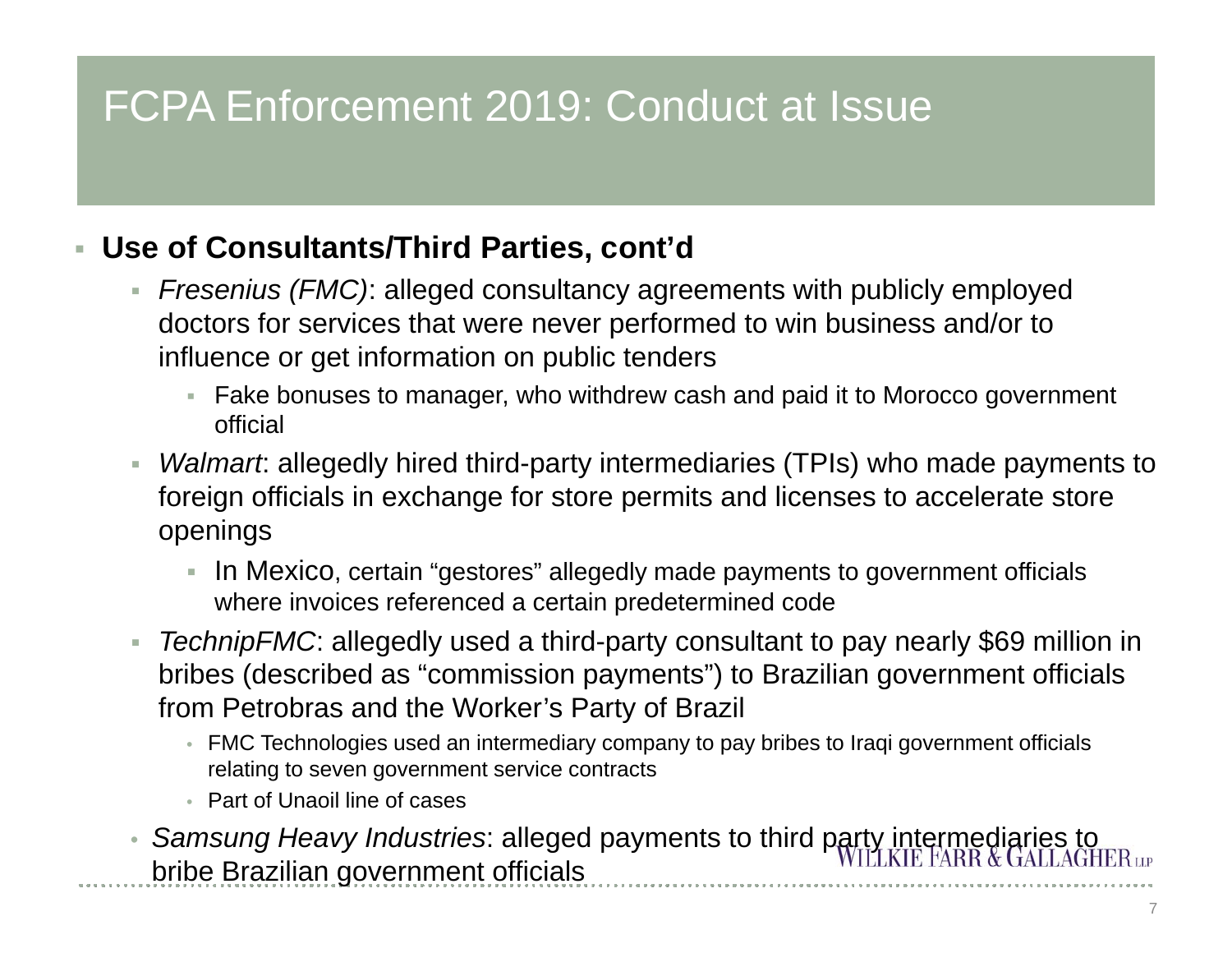#### $\overline{\phantom{a}}$ **Inadequate Due Diligence**

- *Ericsson*: employees completed a draft due diligence report that allegedly "failed to disclose the relationship between the owner of the consulting company and one of the high-ranking government officials."
- *TechnipFMC:* allegedly paid an intermediary without submitting evidence of services rendered, where intermediary then hired subagents without conducting proper due diligence, and falsely characterized the payments in its books and records.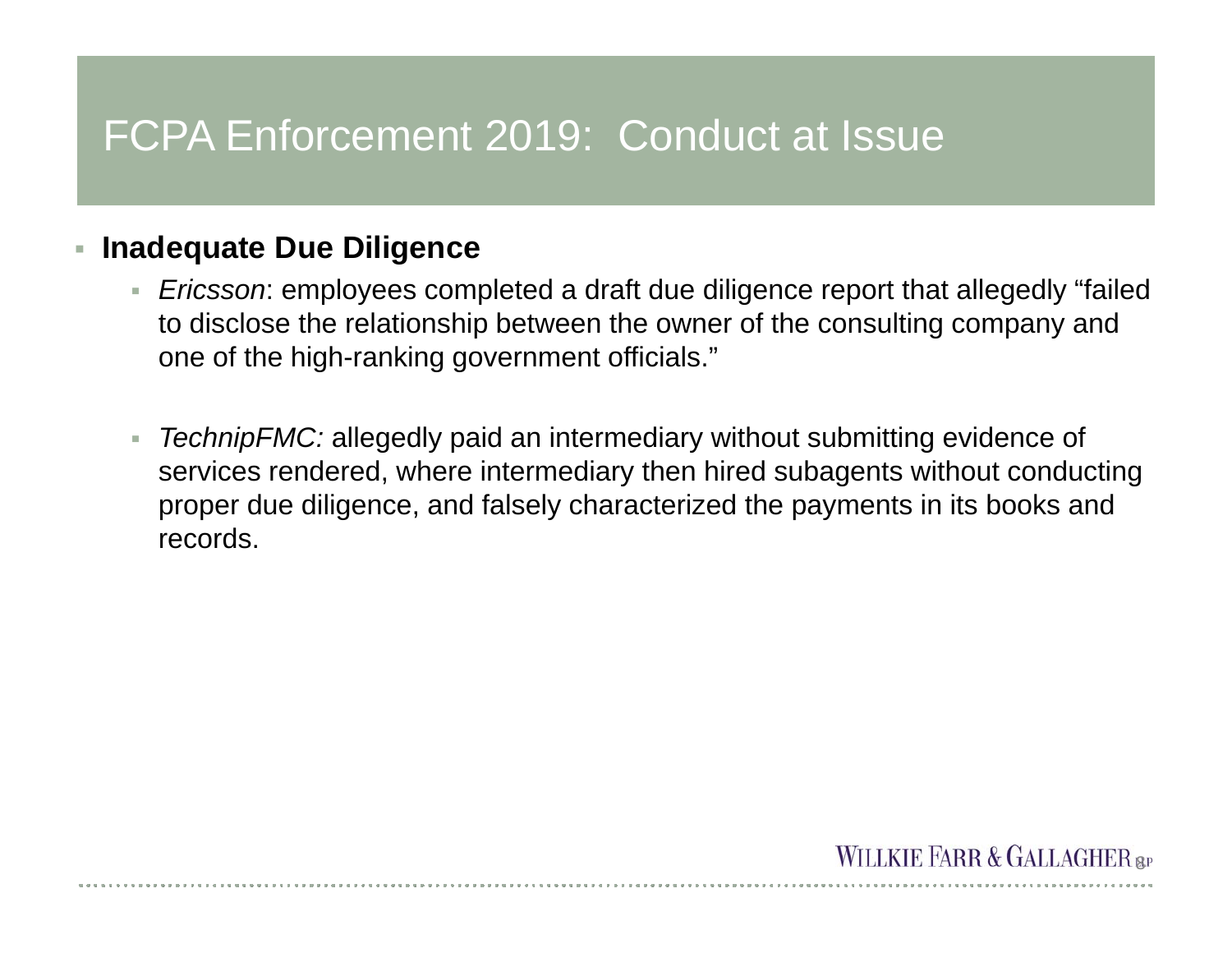#### $\overline{\phantom{a}}$ **Compliance Controls around Discounts/Pricing**

×. *Microsoft:* Foreign subsidiary allegedly provided discounts on software licenses where proceeds were used to fund improper payments to government officials in exchange for securing software license sales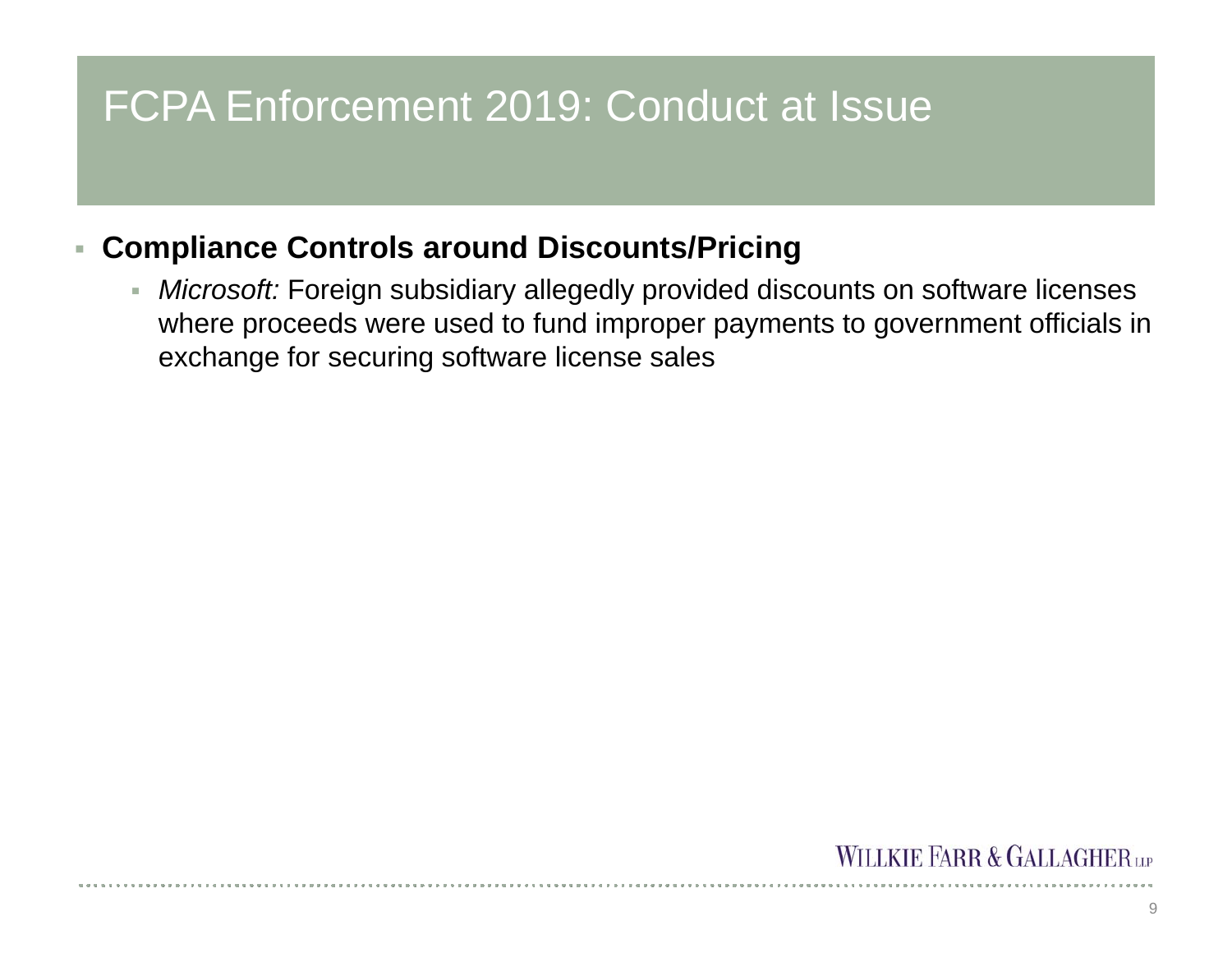### **Hiring Practices**

- *Fresenius*: allegedly hired publicly-employed doctors' family members to incentivise doctors to sign necessary paperwork for FMC products
	- Family members kept on despite being low performers
- *Deutsche Bank*: alleged use of a JV to hire a prohibited candidate once candidate had been rejected under APAC Hiring Policy
	- Candidates not always qualified for positions; received extra assistance from bank employees on resumes and interview coaching
	- Connections between candidate hire and business sought/obtained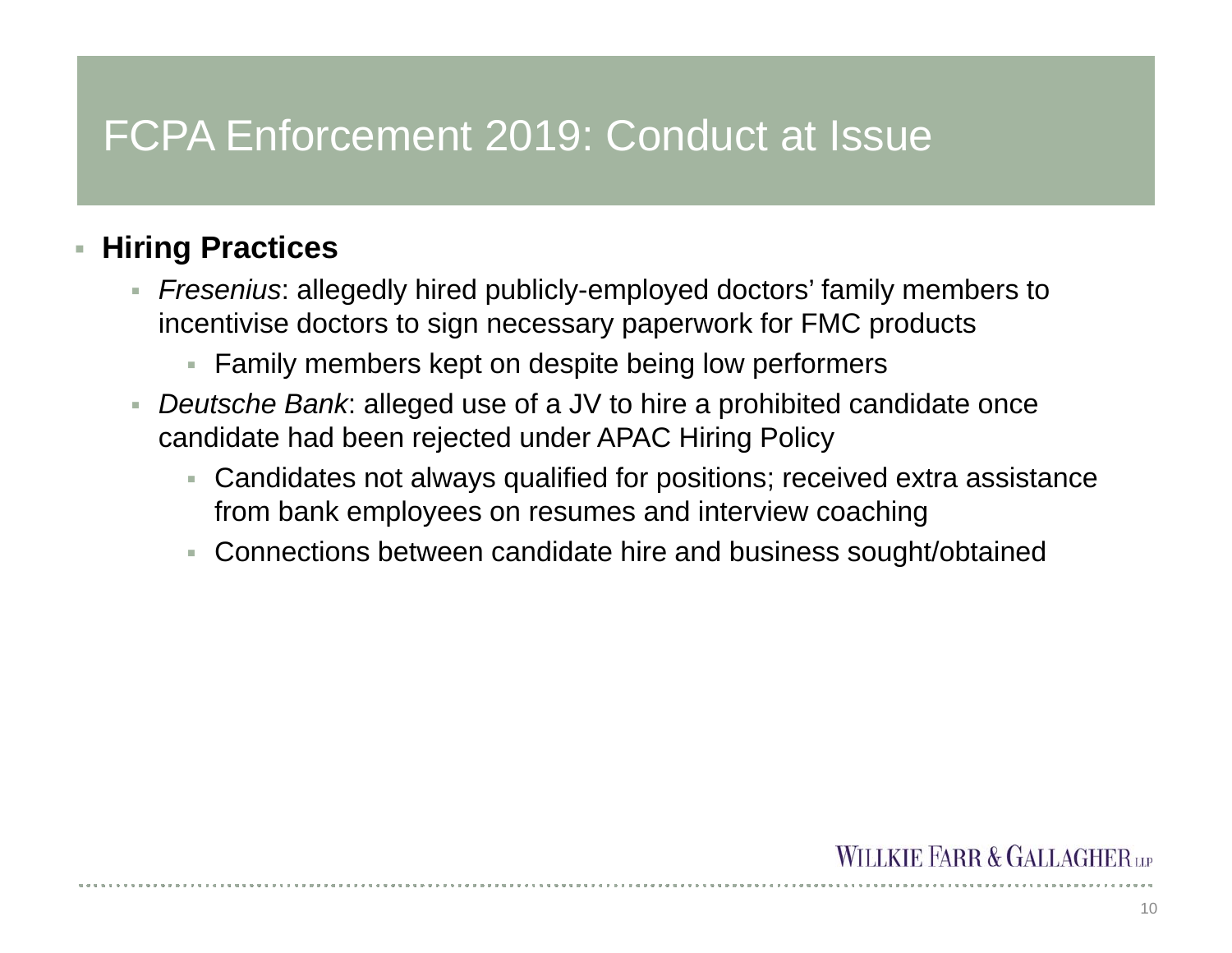#### ш **Gifts, Travel and Entertainment**

- *Fresenius*: Alleged improper travel, entertainment and gifts to publicly-employed doctors
	- $\mathcal{L}_{\rm{c}}$  Doctor who was CEO of a Saudi organization influential in determining Ministry of Health tender award recipients allegedly received payments for non-business related travel
	- $\overline{\phantom{a}}$  Expensive gifts to the more influential customers
	- Payments for travel and accommodations for 4 doctors serving on the Serbian Health Fund commission to attend conferences and non-business side trips with their spouses
- *Telefonica Brasil*: failure to devise and maintain sufficient internal accounting controls over a hospitality program
	- A total of \$5.1 million worth of 2014 World Cup tickets and \$428,000 worth of 2013 Confederations Cup tickets, where some of the tickets were gifted to numerous Brazilian government officials allegedly in exchange for favorable treatment and legislative assistance.
	- ×. Allegedly recorded as payments "for relationship-building activities with strategic audiences" and also as purchases "for general advertising and publicity purposes."

### **WILLKIE FARR & GALLAGHERUP**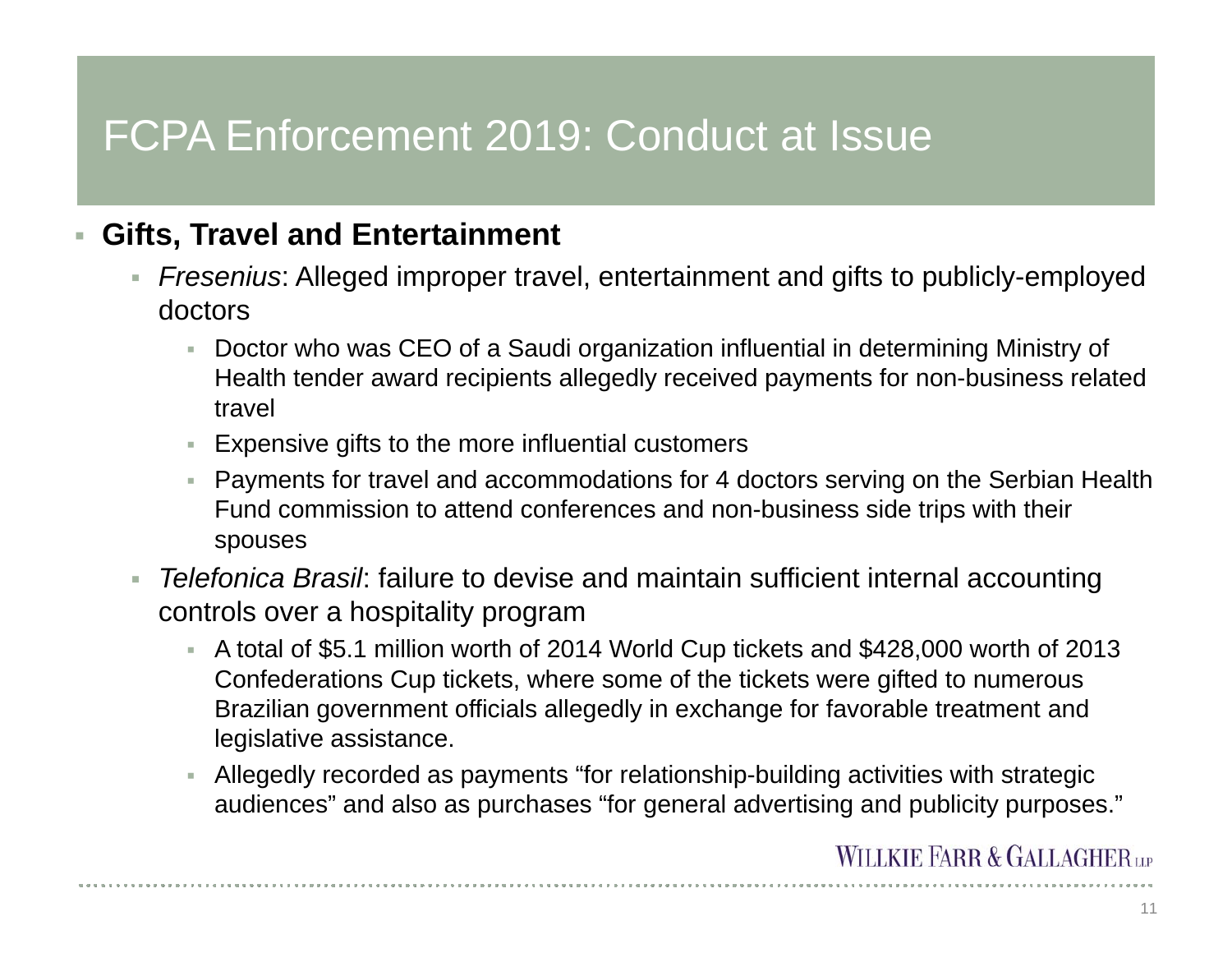### **Travel, Gifts, and Entertainment, cont'd**

- a. *Microsoft:* allegedly provided gifts and travel to foreign government officials and employees of non-government customers paid through slush funds maintained by Microsoft vendors and resellers
	- Government relied on the books and records provision to go after private commercial bribery (employees of non-government customers).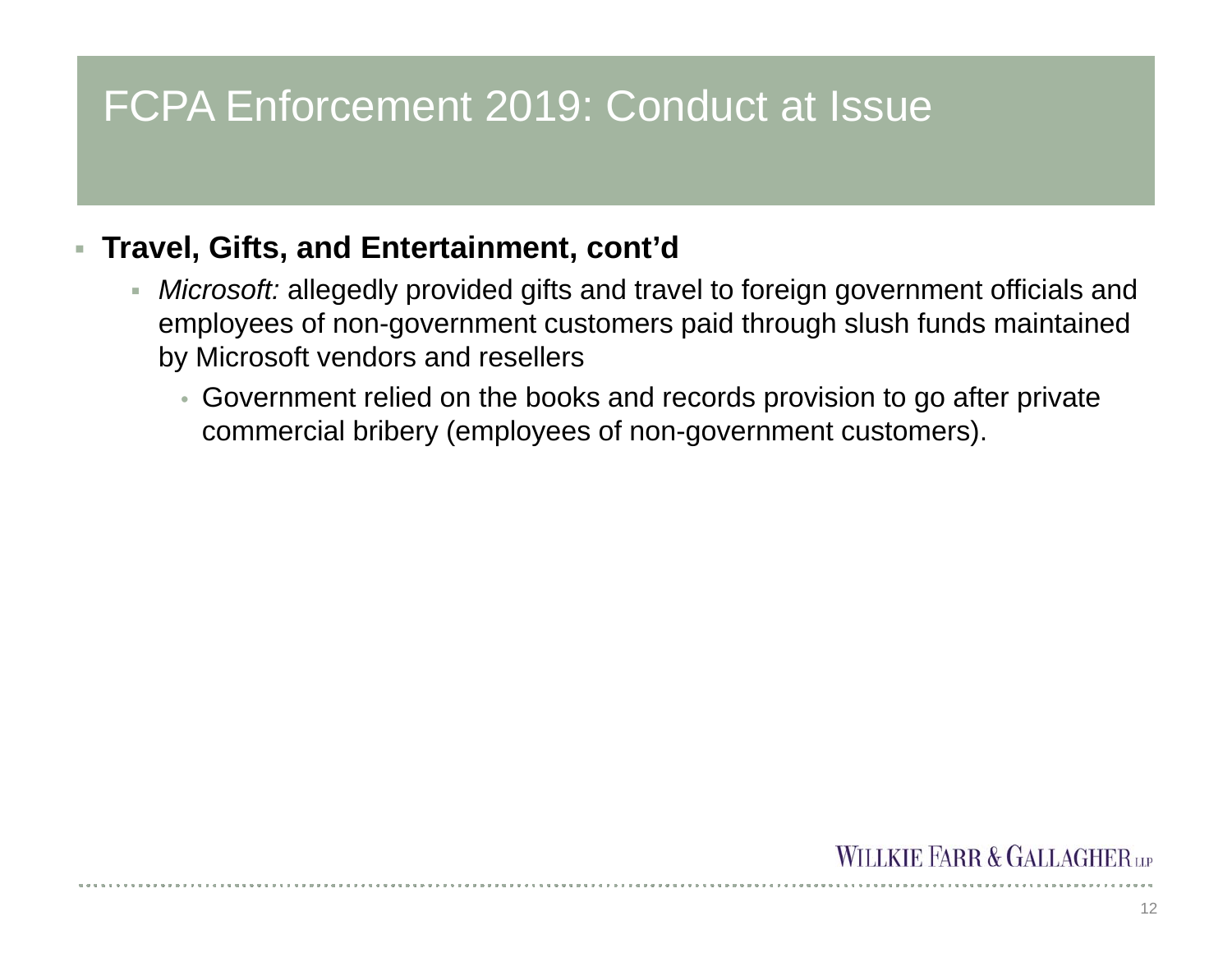#### • **False Invoices**

- *Cognizant*: allegedly falsified invoices with supporting spreadsheets that previously had been rejected were retroactively accepted and costs were adjusted to total the \$2.5 million bribe to the Indian government official. For a separate falsified change order, Cognizant India rejected the request, but later approved the payment when purpose was changed from "Liasoning [sic] and consultations charge towards Environmental clearance" to "Change in the make of Workstation from Featherlite to Art matrix."
	- After sham requests were rejected, they were later approved once the sham descriptions were revised to something more legitimate-sounding
- *Fresenius*: allegedly engaged in sham consulting agreements with doctors for services never performed and over \$1 million in payments to Saudi customs officials with no documentation of services rendered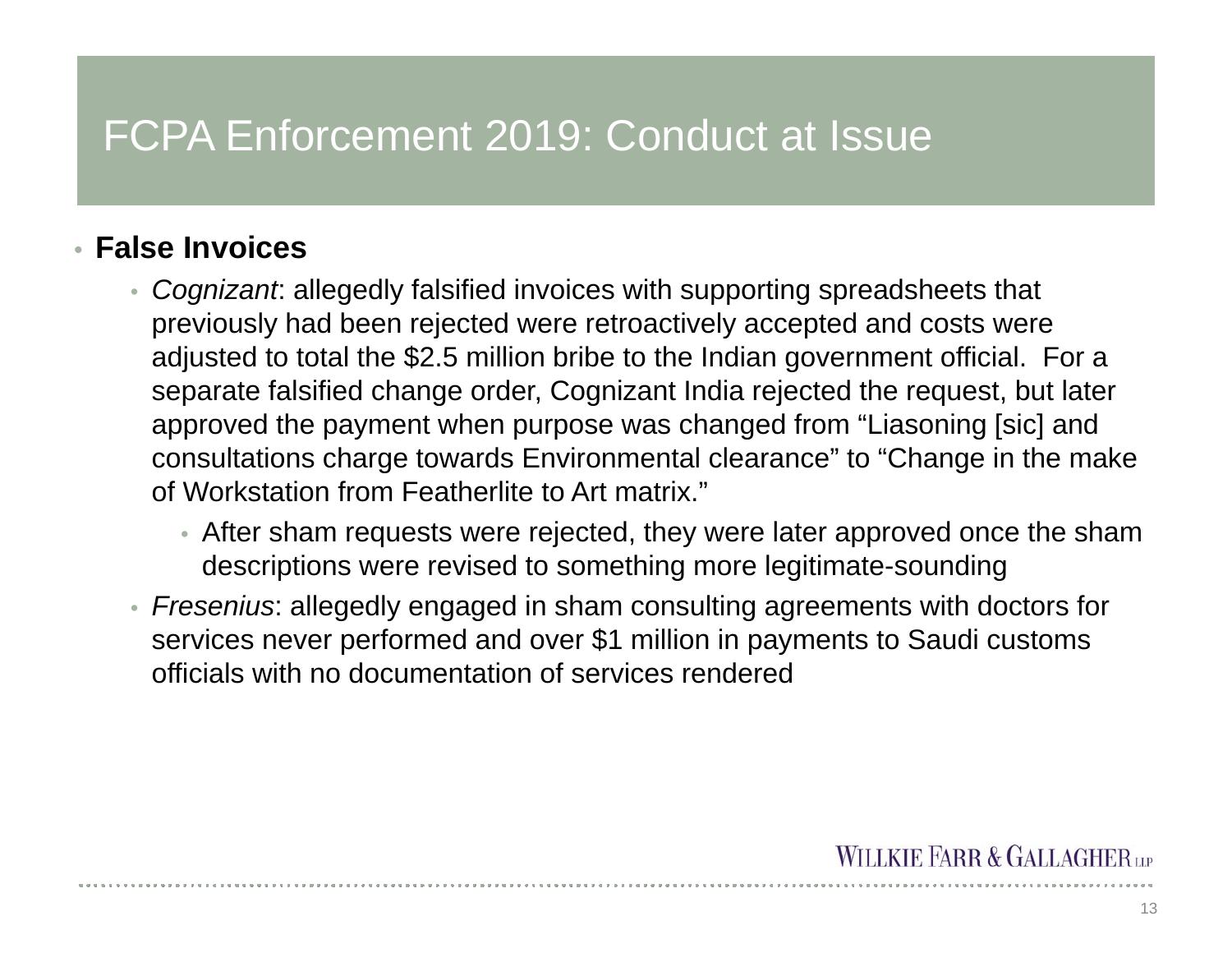# FCPA Enforcement 2019: Books and Records **Examples**

#### $\overline{\phantom{a}}$ **Books and Records Failings**

- *Fresenius*: Alleged check-cashing scheme in Saudi whereby employees were directed to cash checks that had been made payable in their own names and return the cash to the GM of Fresenius' distributor and agent, who then arranged to have the cash delivered to Saudi government doctors and others
- *Walmart*: Alleged improper payments recorded as "misc fees," "miscellaneous," "professional fees," "incidental" and "government fee."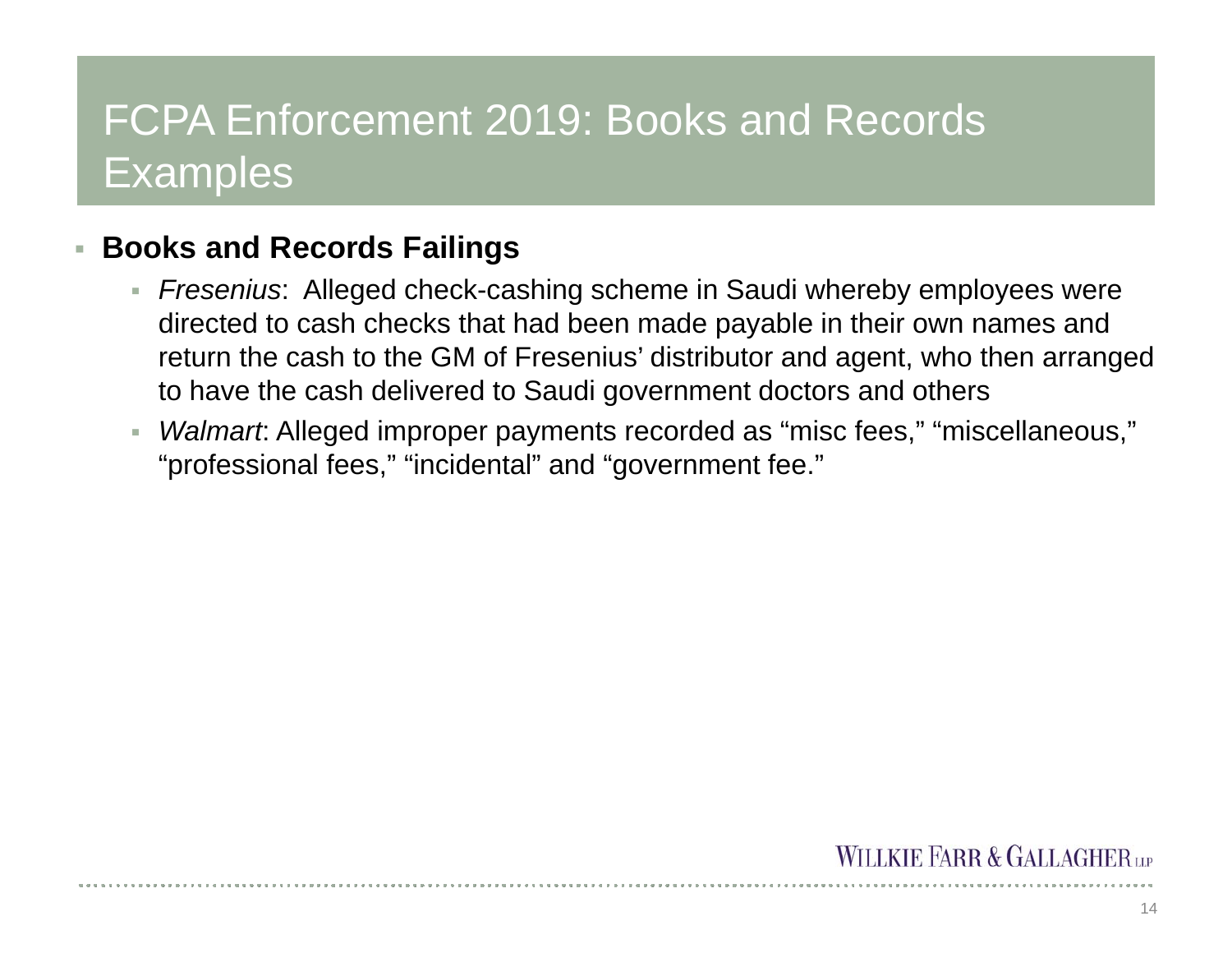#### T. **Other Issues Raised**

- Rogue Employees: are your policies being followed?
- a. Use of personal devices and informal chat and text applications to thwart detection
- **Timely remediation** 
	- When become aware of conduct
	- Pre-merger due diligence

### **WILLKIE FARR & GALLAGHERUP**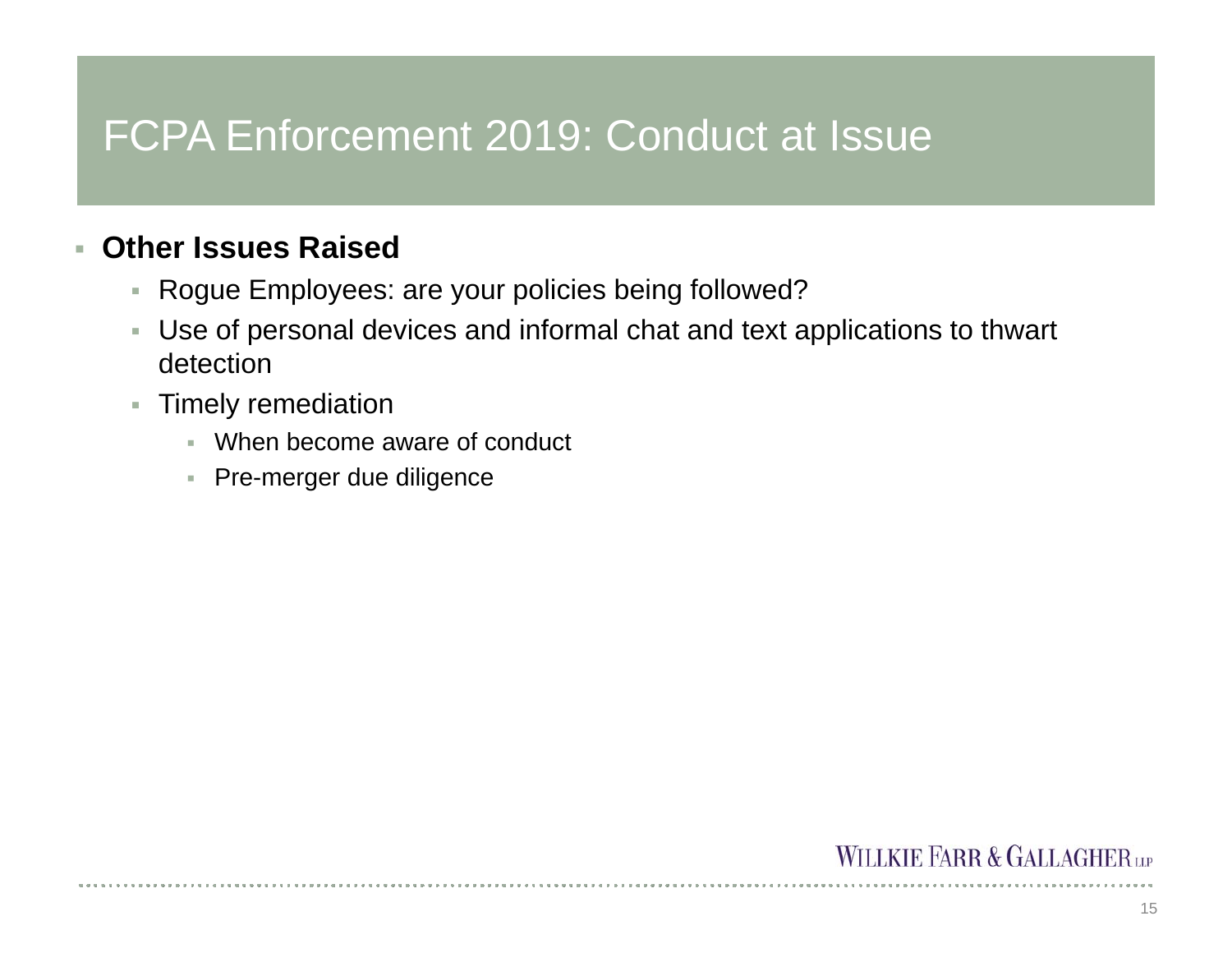## US Sanctions Enforcement 2019

- П Significant year for sanctions enforcement
	- Over a dozen enforcement actions
	- **Penalties are over \$1.29 billion to date**
	- a. Not just financial services
		- ×. Whilst significant enforcement actions against Standard Chartered and others, other industries under scrutiny: shipping (MID-SHIP), travel (Expedia), manufacturing (e.l.f. Cosmetics), technology (Apple)
- × *Sanctions Screening Glitches*
	- a. In November, OFAC fined Apple \$466,912 for over 47 transactions linked to a Slovenian software developer and its director that were processed between 2015 and 2017
		- Following designation as a "significant foreign narcotics trafficker" in 2015, Apple ran the developer's name and the company name through its system but did not get a match.
			- SIS DOO (search Apple ran) vs. SIS d.o.o. (OFAC notice)
		- Significant discount off maximum penalty of \$74 million by self-reporting and because OFAC deemed it non-egregious case

#### **WILLKIE FARR & GALLAGHERUP**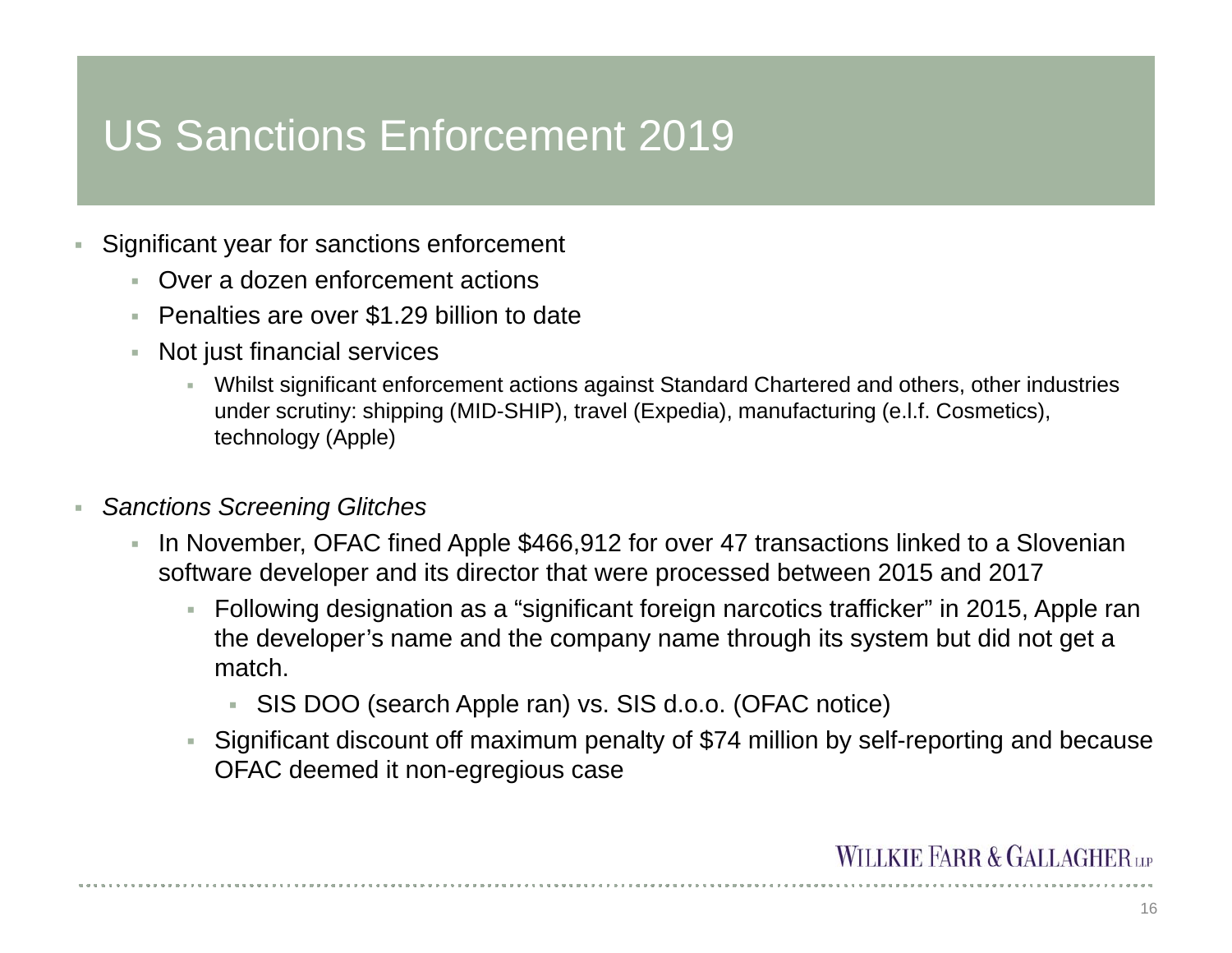### US Sanctions Enforcement 2019

#### П *Heightened Compliance Expectations*

- *Stanley Black & Decker settlement*: resolved 23 apparent violations of the Iranian Transactions and Sanctions Regulations, and imposed extensive sanctions compliance commitments on the Company, and a 5 year annual certification requirement
	- OFAC expects acquiring companies to conduct both pre-acquisition diligence and post-acquisition monitoring
		- a. Where target known to have had dealings with sanctioned countries, OFAC expects more– reliance on clear instructions, written sanctions policies and procedures, and employee training may not be enough
			- ×. Notwithstanding pre- and post-investment compliance efforts, GQ continued to export products to Iran for 18 months after completion. OFAC faulted SB&D for failing to "implement procedures to monitor or audit GQ's operations to ensure that its Iran-related sales had in fact ceased or did not recur postacquisition."
	- ×. US firms may be held liable for actions of foreign affiliates, even if US employees not aware of or involved in the conduct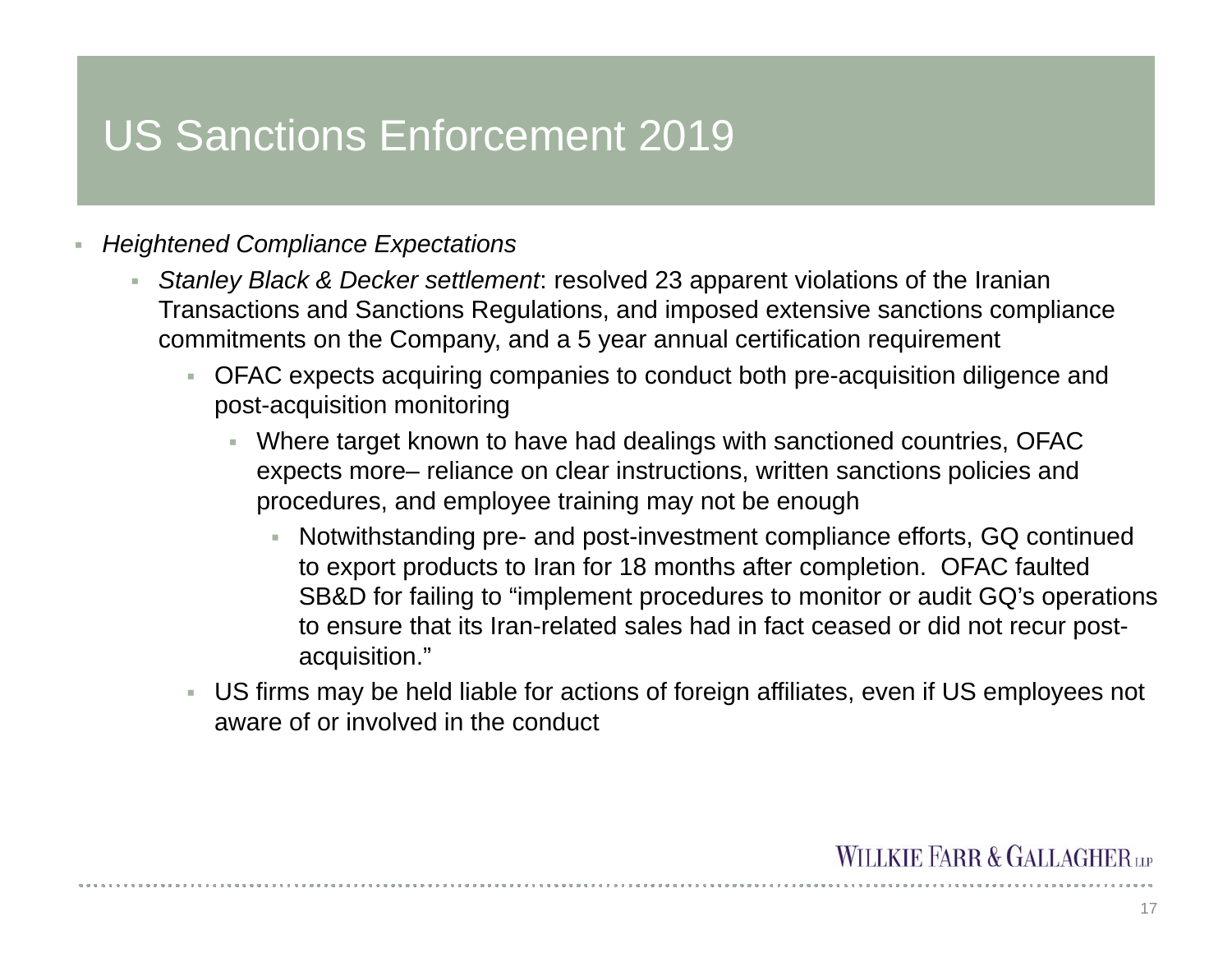## UK Enforcement

- SFO: a mixed year
- OFSI: baring its teeth
- **ICO: reaping rewards**
- FCA: a better year and more to come

### WILLKIE FARR & GALLAGHER LLP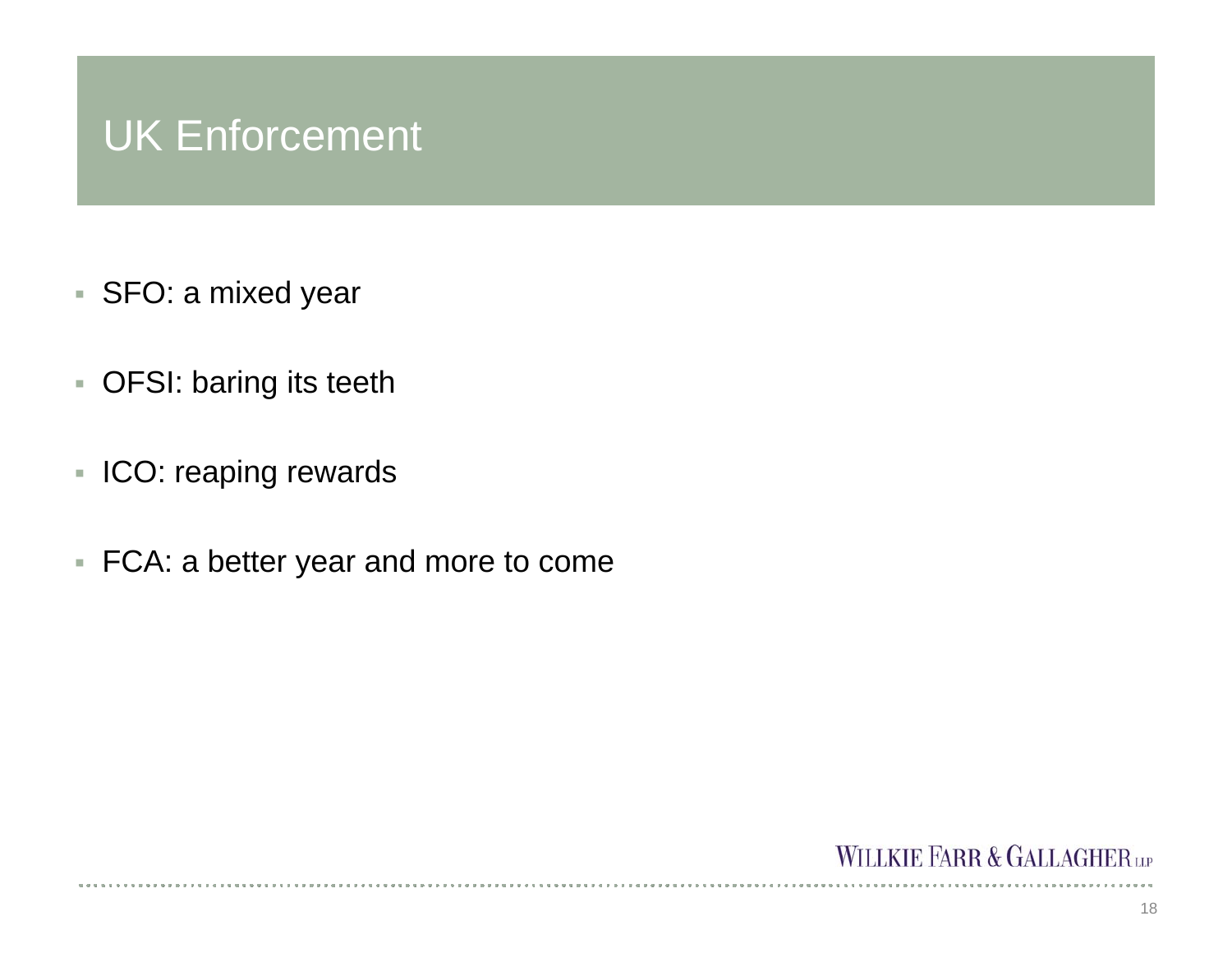## SFO: A Year In Snapshot

- T. Dropped cases
- A year of limited success?
- T. Serco Geografix Ltd Deferred Prosecution Agreement
- $\overline{\phantom{a}}$ Remaining resilient

"*The SFO remains firmly focused on undertaking the effective investigation and prosecution of top-tier serious and complex economic crime. I am eager for the SFO to remain a trusted leader in this fight*." (Lisa Osofsky, SFO)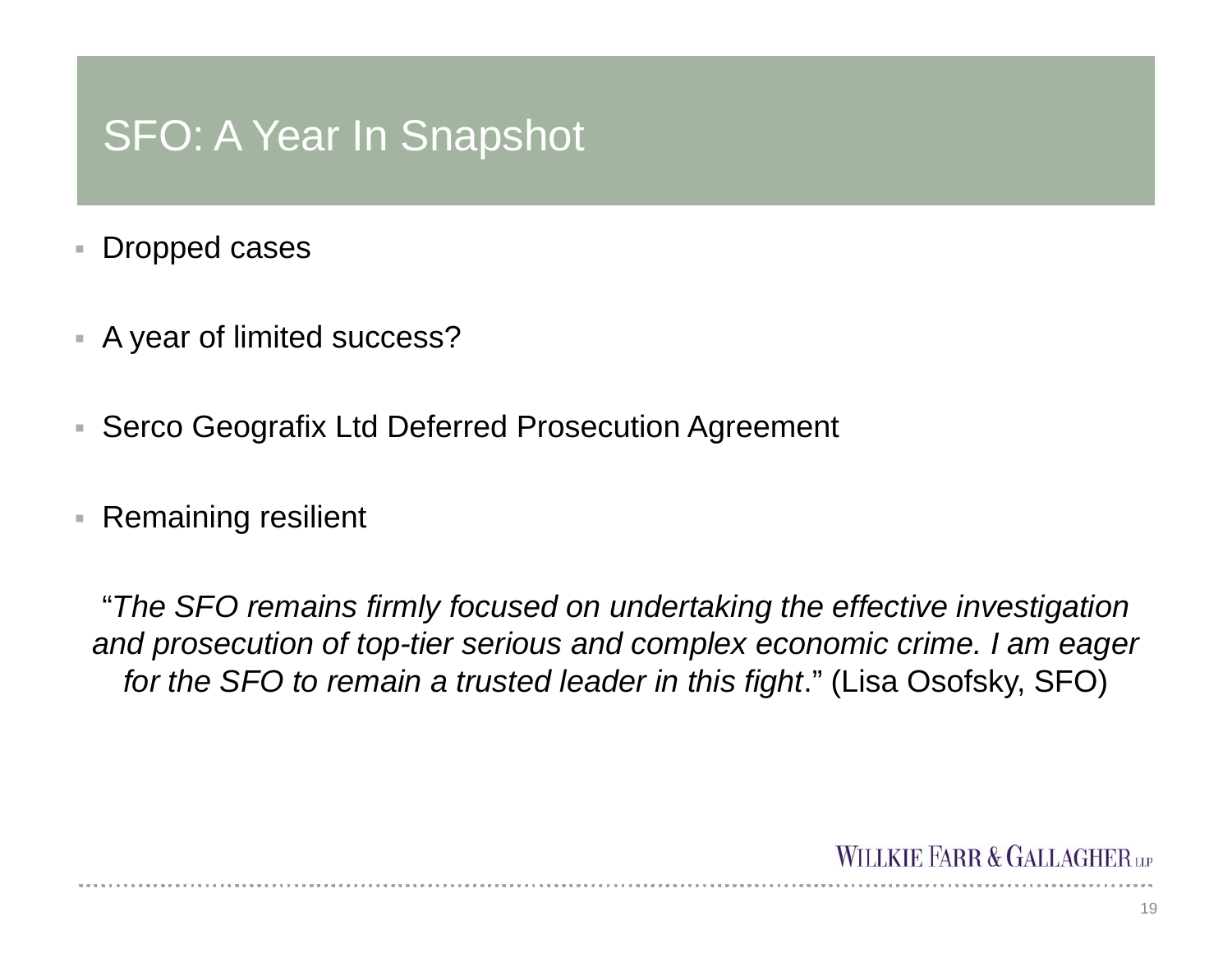# Ongoing Investigations

| <b>COMPANY (SECTOR)</b>                                                                                 | <b>COUNTRY</b>                                  | <b>SUMMARY</b>                                                                                                                                                                                                                                                                                                                                                                   |
|---------------------------------------------------------------------------------------------------------|-------------------------------------------------|----------------------------------------------------------------------------------------------------------------------------------------------------------------------------------------------------------------------------------------------------------------------------------------------------------------------------------------------------------------------------------|
| <b>Glencore PLC</b>                                                                                     | To be announced                                 | On 5 December 2019, the SFO announced that they had opened an investigation into suspected<br>bribery in the conduct of business by the Glencore group of companies, its officials, employees, agents<br>and associated persons.                                                                                                                                                 |
| De La Rue plc (Manufacturing)                                                                           | South Sudan                                     | On 23 July 2019, the SFO announced that they had opened an investigation into suspected corruption<br>in relation to the activities of the De La Rue group and its associated persons in South Sudan.                                                                                                                                                                            |
| Greenergy (Energy)                                                                                      | UK, Netherlands, Belgium                        | On 16 May 2019, the SFO announced they had opened a joint investigation with the Dutch authorities<br>in relation to biodiesel trading at Greenergy and various third parties.<br>Searches were conducted on the 30th April at five sites across the UK and additional sites in the<br>Netherlands and Belgium. Four individuals have been arrested and released without charge. |
| London Capital & Finance plc (Finance)                                                                  | <b>UK</b>                                       | On 18 March 2019, the SFO announced they had opened an investigation (in conjunction with the<br>FCA) into "individuals associated with London Capital & Finance plc". On 4 March 2019, four<br>individuals were arrested in the Kent and Sussex areas. All four individuals have been released<br>pending further investigation.                                                |
| Pinnacle Angelgate, North Point, Pall<br>Mall, New Chinatown (Property)                                 | <b>UK</b>                                       | On 17 January 2019, the SFO announced they had opened an investigation into a suspected fraud<br>concerning three property developments in Manchester and Liverpool.                                                                                                                                                                                                             |
| Global Forestry Investments (Finance)                                                                   | <b>UK</b>                                       | On 17 January 2019, the SFO announced that they had opened an investigation into suspected fraud in<br>relation to the activities of Global Forestry Investments between August 2010 and December 2015.                                                                                                                                                                          |
| Ultra Electronics Holdings PLC (Defence)                                                                | Algeria                                         | The SFO is investigating suspected corruption in the conduct of business in Algeria by Ultra, its<br>subsidiaries, employees and associated persons following a self report by Ultra.                                                                                                                                                                                            |
| Eurasian Natural Resources Corporation<br>(Mining)                                                      | Democratic Republic of<br>the Congo, Kazakhstan | Allegations of fraud, bribery and corruption following a whistle-blower report concerning ENRC's<br>subsidiary in Kazakhstan. In addition, allegations that ENRC made large payments to offshore<br>companies to secure mining rights in the Democratic Republic of the Congo at a significant undervalue.                                                                       |
| British American Tobacco PLC (Tobacco)                                                                  | UK, East Africa                                 | Alleged corrupt payments made by BAT to officials in East Africa.                                                                                                                                                                                                                                                                                                                |
| ABB Limited (Engineering), KBR Inc.<br>(Engineering and Construction) and<br>Petrofac PLC (Oil and Gas) | Various                                         | Suspected bribery, corruption and money laundering related to the issues arising out of the Unaoil<br>investigation.                                                                                                                                                                                                                                                             |

### WILLKIE FARR & GALLAGHER LLP

 $\sim 10$ 20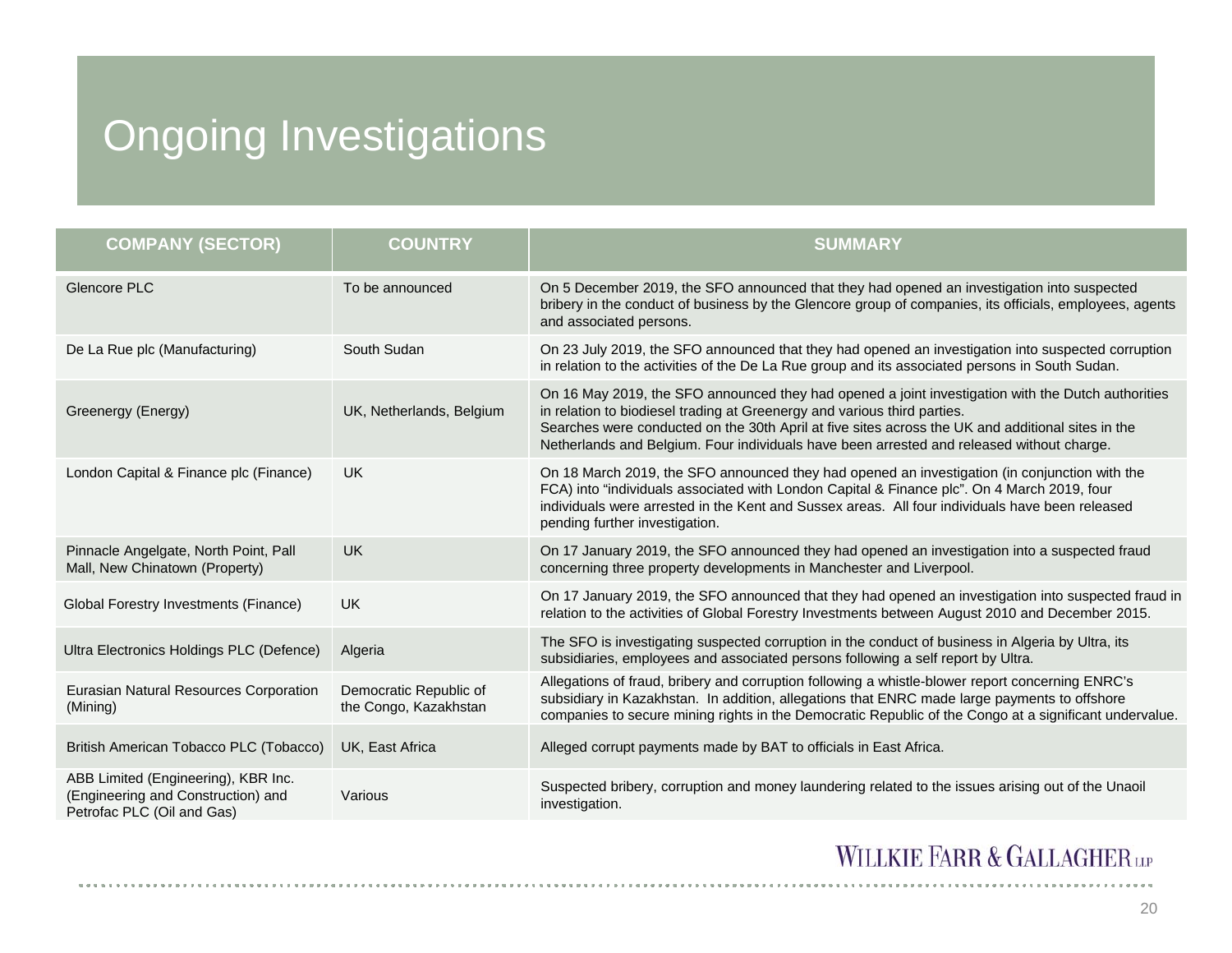# Ongoing Investigations

| <b>COMPANY (SECTOR)</b>                                                                                 | <b>COUNTRY</b>                                  | <b>SUMMARY</b>                                                                                                                                                                                                                                                                                                                                                                                                                                                                                                                                                                       |
|---------------------------------------------------------------------------------------------------------|-------------------------------------------------|--------------------------------------------------------------------------------------------------------------------------------------------------------------------------------------------------------------------------------------------------------------------------------------------------------------------------------------------------------------------------------------------------------------------------------------------------------------------------------------------------------------------------------------------------------------------------------------|
| ABB Limited (Engineering), KBR Inc.<br>(Engineering and Construction) and<br>Petrofac PLC (Oil and Gas) | Various                                         | Suspected bribery, corruption and money laundering related to the issues arising out of the Unaoil<br>investigation.                                                                                                                                                                                                                                                                                                                                                                                                                                                                 |
| Chemring Group PLC and Chemring<br><b>Technology Solutions Limited (Defence)</b>                        | UK, US                                          | Following a self report by CTSL, the SFO has opened an investigation into alleged bribery, corruption and<br>money laundering arising from the conduct of agents representing CTSL to secure contracts for CTSL.                                                                                                                                                                                                                                                                                                                                                                     |
| Eurasian Natural Resources Corporation<br>(Mining)                                                      | Democratic Republic of the<br>Congo, Kazakhstan | Allegations of fraud, bribery and corruption following a whistle-blower report concerning ENRC's<br>subsidiary in Kazakhstan. In addition, allegations that ENRC made large payments to offshore<br>companies to secure mining rights in the Democratic Republic of the Congo at a significant undervalue.                                                                                                                                                                                                                                                                           |
| Unaoil Monaco SAM and Unaoil Ltd (Oil)                                                                  | Includes UK, Iraq and<br>Singapore              | Suspected offences of bribery, corruption and money laundering to secure the award of contracts in Iraq.<br>In November 2017, the SFO charged two individuals (Ziad Akle and Basil Al Jarah) in connection with the<br>Unaoil investigation. In December 2017, it arrested two individuals (Paul Bond and Stephen Whiteley) in<br>connection with the Unaoil investigation. In May 2018, additional charges were brought by the SFO<br>against Basil Al Jarah and Ziad Akle. In July 2019, Basil Al Jarah pleaded guilty to five offences of<br>conspiracy to give corrupt payments. |

### WILLKIE FARR & GALLAGHER LLP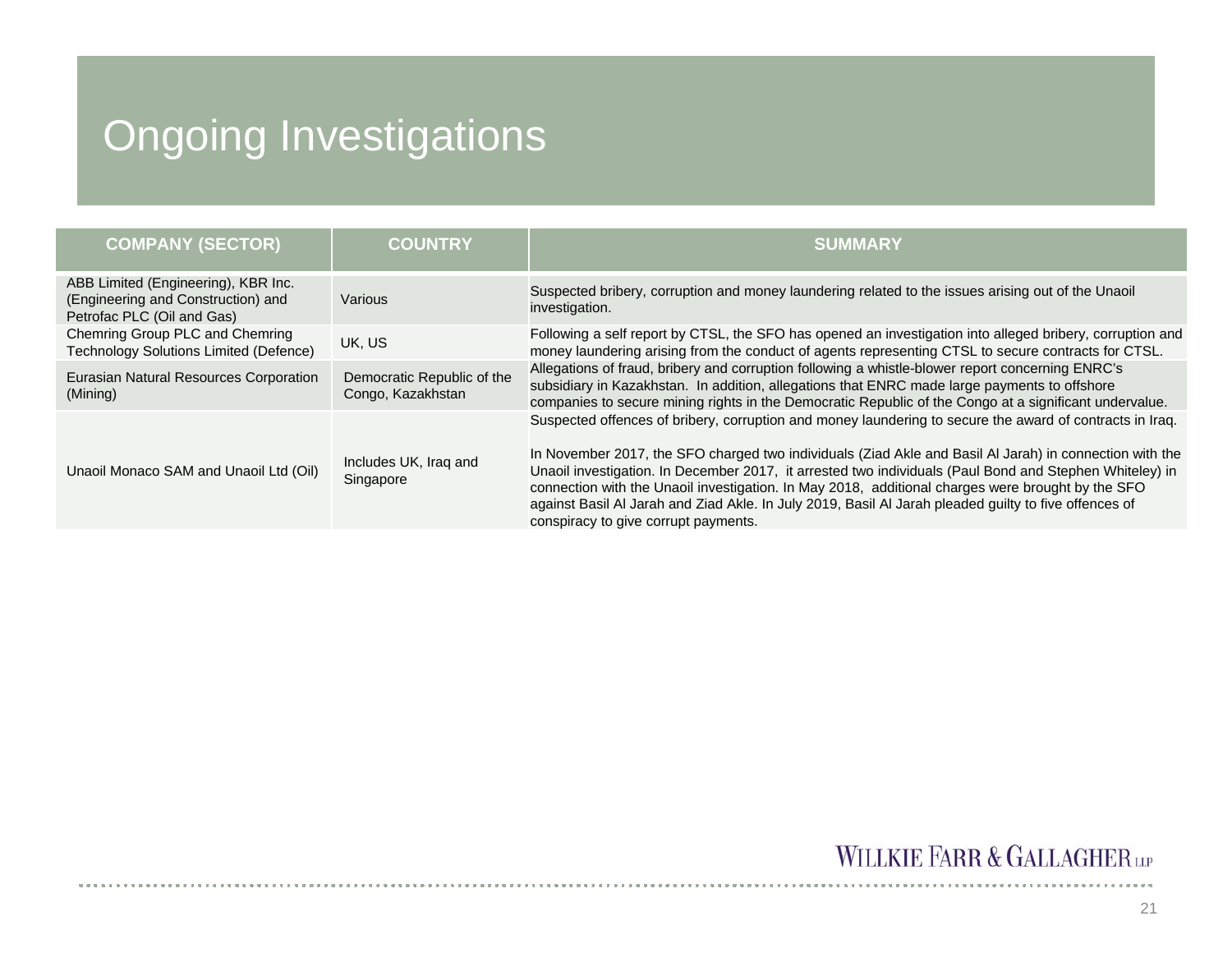### SFO: Other Developments

US - UK Bilateral Data Access Agreement (3 October 2019)

- $\overline{\phantom{a}}$  Corporate Cooperation Guidance (6 August 2019)
	- **Provision of material**
	- Witness interviews
	- Notes of interviews

#### **WILLKIE FARR & GALLAGHERUP**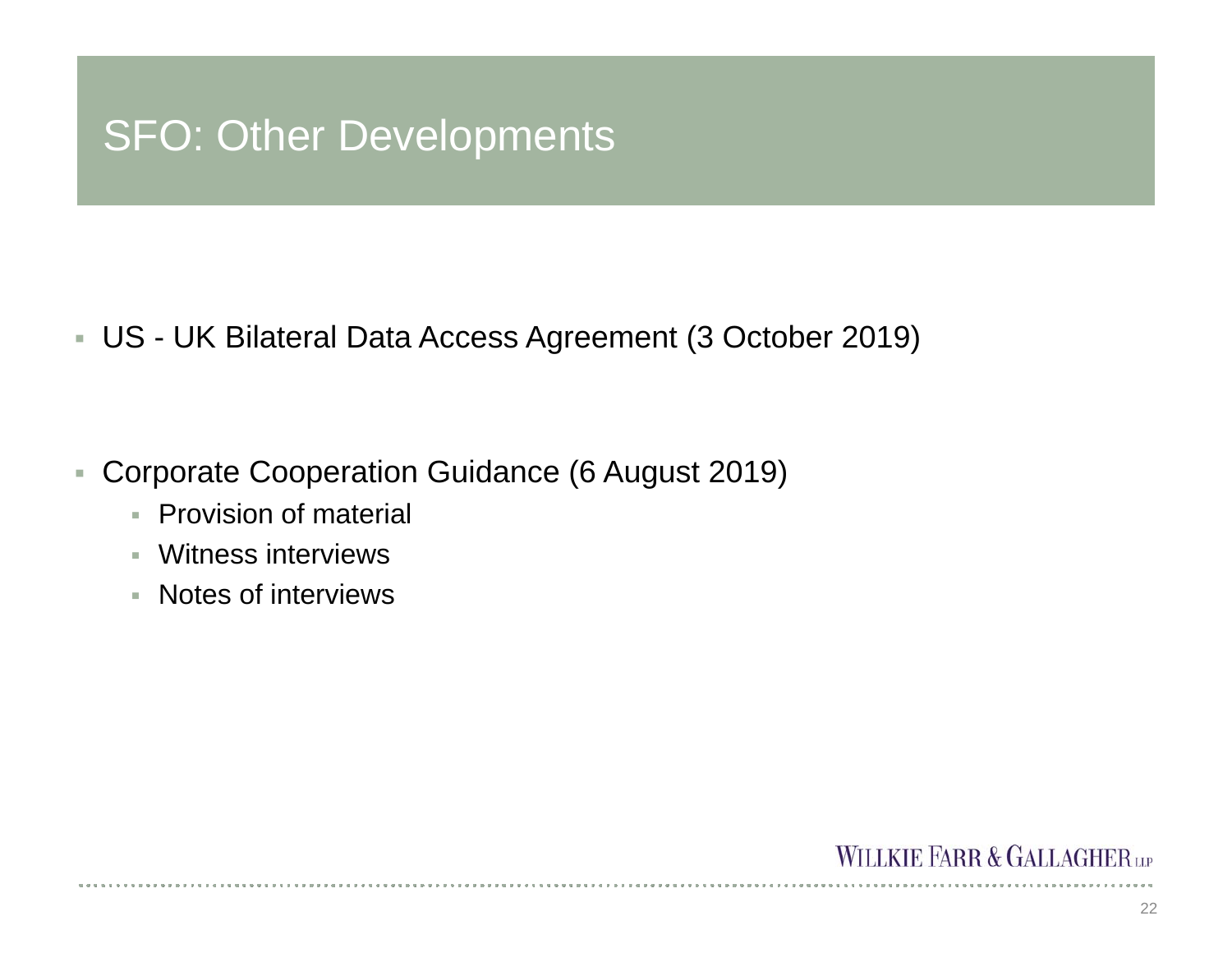# Sanctions Enforcement: a new dawn?

- 32 financial sanctions regimes implemented
- $\overline{\phantom{a}}$ 162 new targets added
- T. New threats identified
- $\mathcal{C}$  OFSI enforcement actions:
	- ×. Raphael's Bank & Sons plc (21 January 2019)
	- H. Travelex (UK) Ltd (24 May 2019)
	- $\mathcal{L}_{\mathcal{A}}$ Telia Carrier UK Limited (28 October 2019)
- T. The Blocking Statute

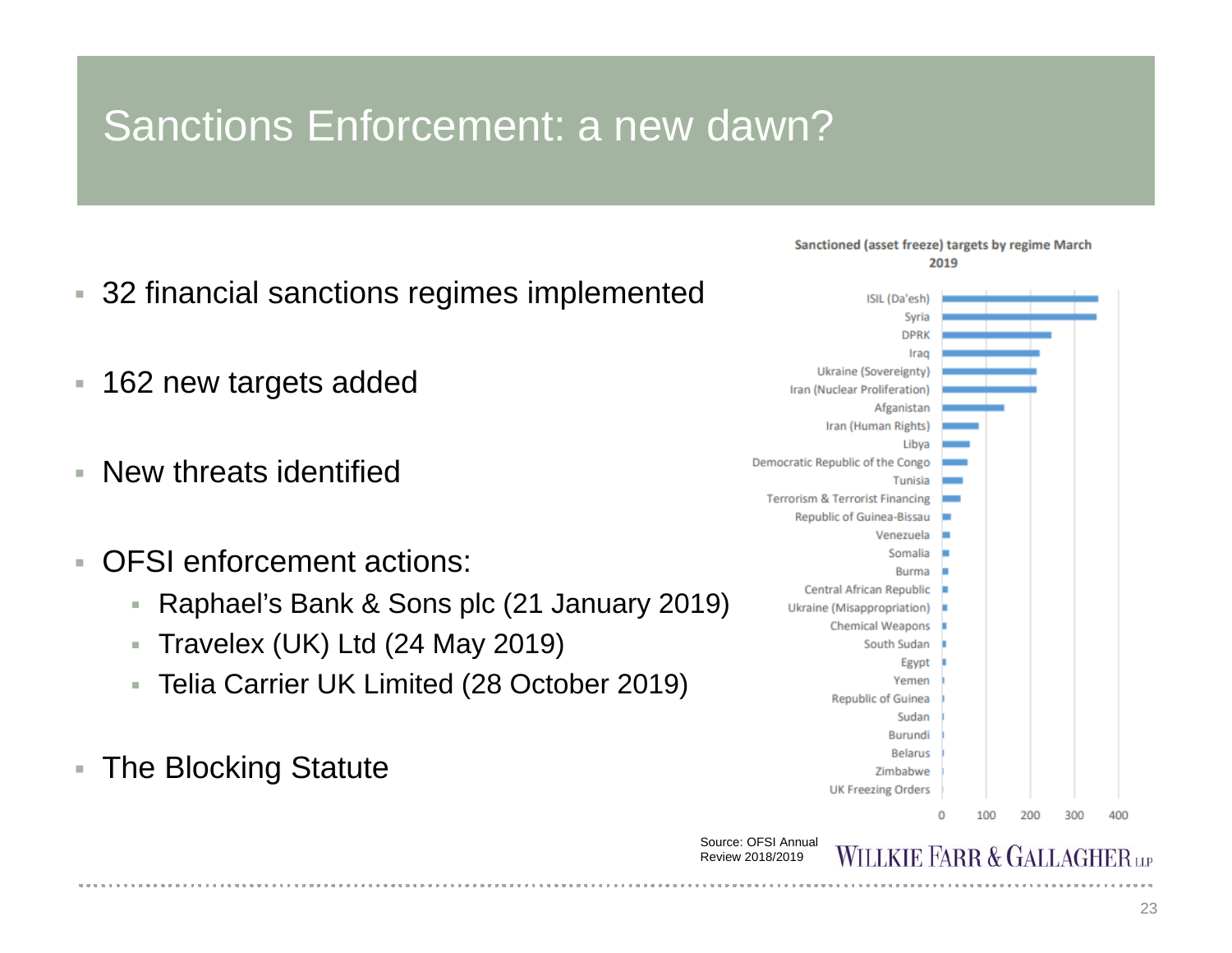### Data Breaches

- $\overline{\phantom{a}}$  A year of fines:
	- British Airways (£183 million)
	- Marriott International (£99 million)
	- Google (€50 million)
- A clear message:

*"The focus for the second year of the GDPR must be beyond baseline compliance – organisations needs to shift their focus to accountability with a real evidenced understanding of the risks to individuals in the way they process data and how these risks should be mitigated."* (Elizabeth Denham, Information Commissioner)

"*Personal data has a real value so organisations have a legal duty to ensure its security, just like they would do with any other asset. If that doesn't happen, we will not hesitate to take strong action when necessary to protect the rights of the public*." (ICO)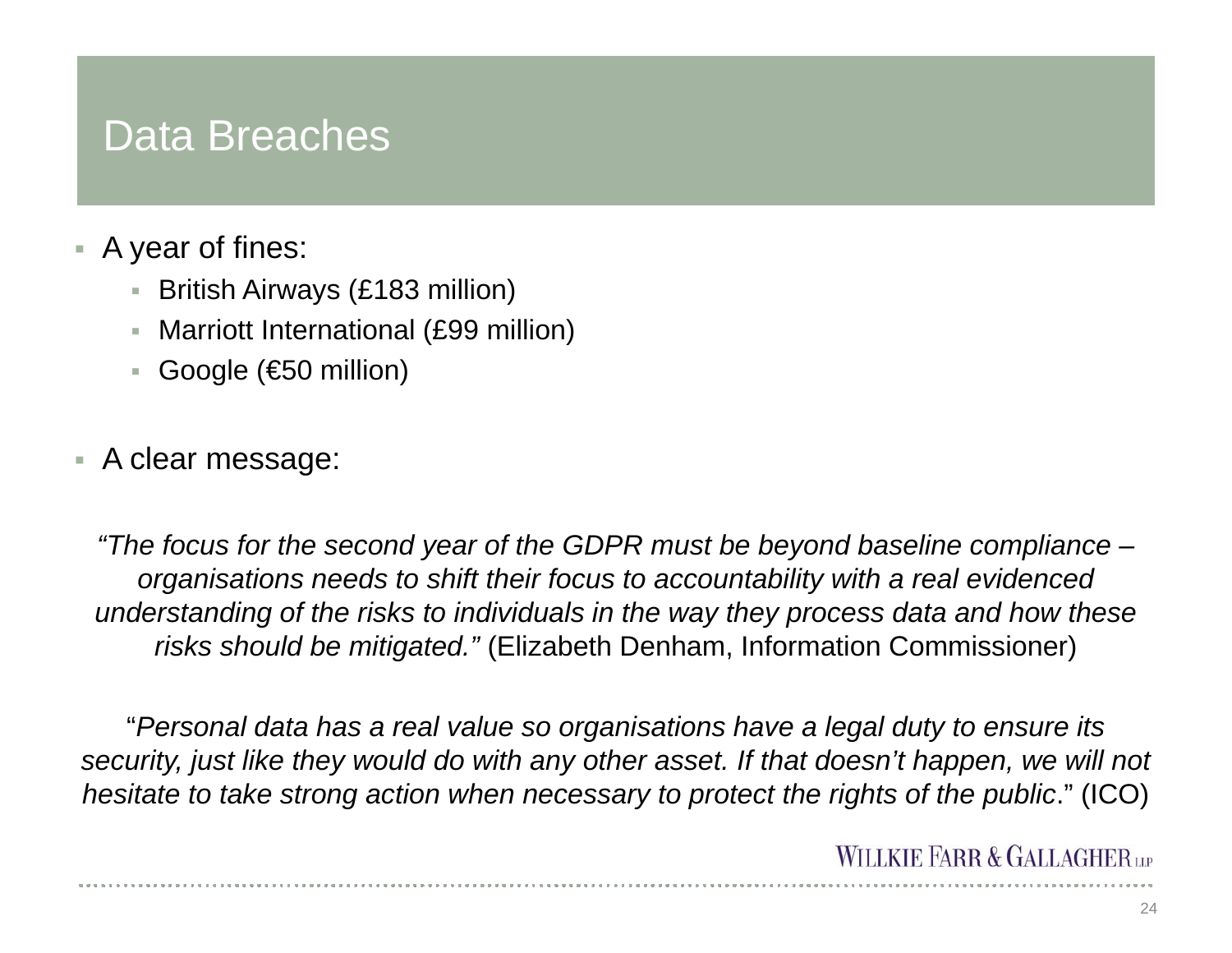### FCA: continued vigilance and enforcement

- ×. Significant number of investigations
- T. £391,773,187 in fines
- T. 17 fines in total (5 against individuals)
	- a. Standard Chartered Bank (£102,163,200)
	- a. Mr Stewart Owen Ford (£76,000,000)
- $\overline{\phantom{a}}$ Regulatory reporting enforcement
- T. Culture and governance
- ×, Anti-money laundering and cryptoassets
- r. Systems and controls



#### WILLKIE FARR & GALLAGHE